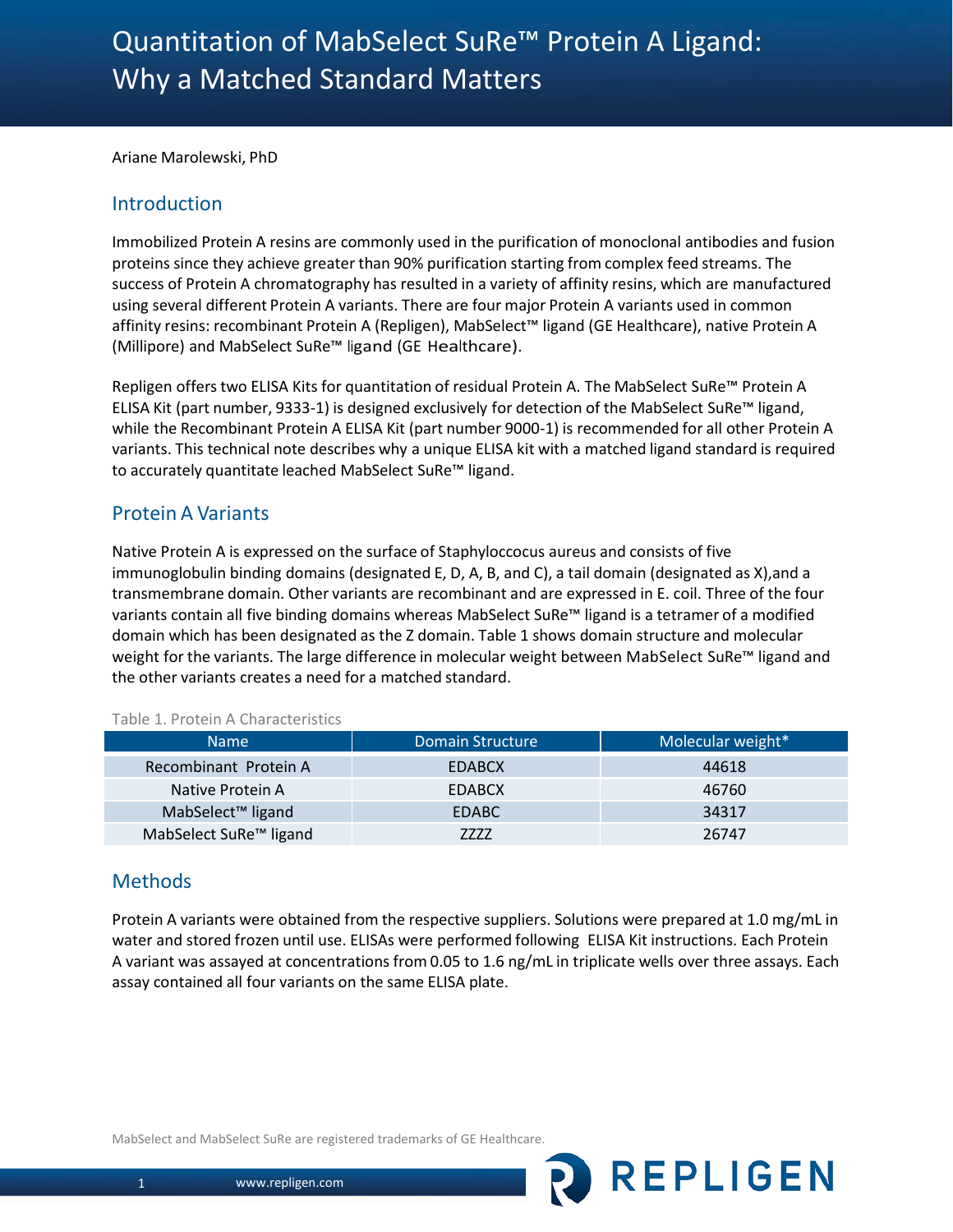# Data Analysis

Standard curves were graphed as Absorbance versus Concentration, in either ng/mL or pM units. It was necessary to convert to pM values to account for differencesin molecular weight of the Protein A variants. Recoveries (i.e. accuracy) were calculated for each variant against the recombinant Protein A standard curve. Recovery was defined as the calculated concentration divided by nominal, expressed as a percent. A recovery of 100% implies accurate quantitation of the input Protein A. High, medium, and low concentrations were assessed, defined as 1.6, 0.4, and 0.1 ng/mL respectively. Recoveries were also calculated using concentration reported in molarity units where the molecular weight of each Protein A variant was first used to convert its concentration in ng/mL to pM.

## Results and Discussion

ELISA results are commonly graphed as Absorbance versus concentration. Figure 1A presents a representative graph of Protein A (ng/mL) versus Absorbance from one of the three assays. When concentration is plotted as ng/mL the four variants have similar responses. However, MabSelect SuRe™ ligand is approximately 2-fold lower in molecular weight and therefore graphing as molar concentration gives greater accuracy. Figure 1B illustrates the same data plotted as Protein A (pM) versus Absorbance.



Figure 1. Absorbance response as a function of Protein A Variant Concentration

Inaccuracy when using an unmatched standard can be furtherillustrated by calculating recoveries. Recoveries were calculated for high, medium, and low concentrations of the different variants using recombinant Protein A as the standard. Table 2 shows recoveries calculated from ng/mL concentrations of each variant while Table 3 presents recoveries when concentrations are in pM units.

**REPLIGEN** 

Each value is the average from three separate assays.

MabSelect and MabSelect SuRe are registered trademarks of GE Healthcare.